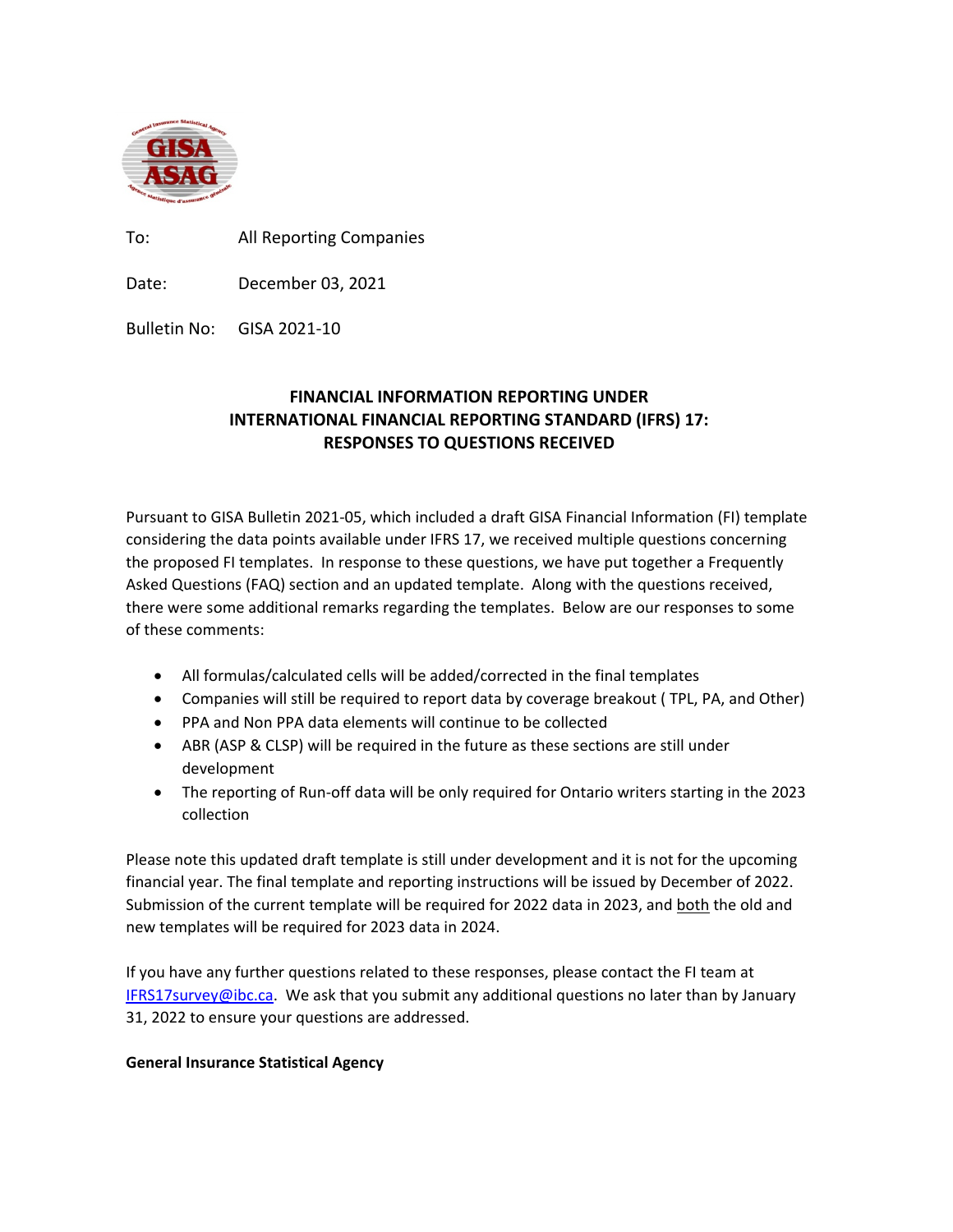## **Frequently Asked Questions (FAQ)**

#### **General**

1. Will the GISA IFRS 17 Financial Information template completely replace the FI-ULAE and FI-Main?

Response: Yes. The final version of the template, will replace the existing FI-ULAE and FI-Main templates starting with 2023 data collected in 2024. It will be based on the attached proposed draft template.

2. Which fields from the template should reconcile to the P&C?

**Response:** In the "GISA – IFRS 17 – Draft Template" file, the dark green cells reconcile back to fields in the P&C forms. The light blue cells are "allocated" based on the total amounts that reconcile to the P&C forms.

3. Do we need to distinguish onerous contracts throughout the template?

**Response:** Onerous contract information is requested in row 17 of the Draft Template as part of the "Total Insurance service expenses" line as well as in rows 78 and 79 as part of the additional information.

4. What is the "Adjustments to Liabilities for Incurred Claims" referring to?

**Response**: This amount is the prior year development on Liabilities for Incurred Claims. This amount reconciles to PC1 page 20.14 line 240, column 19.

5. What is "Effect of changes in non performance risk of reinsurers" and what is this referring to?

**Response**: This amount represents the change in the expected credit loss established on your reinsurance assets. See PC3 page 70.10 line 89, column 14.

6. For the "Breakdown of following expenses in Insurance service and other operating expenses" section, there might be other categories that do not fall in the existing 5. Will there be an "other" line or additional categories such as marketing, training cost, overhead and corp., allocations, etc.?

**Response**: We have taken this into consideration and will be adding an "other" line to encapsulate additional expenses.

7. Is GISA referring to general expense included in Insurance service expense on line 220 to 240 of page 80.25 (Insurance service expense and other operating expense) OR of general operating expense outside the contract boundary on line 440 of page 80.25?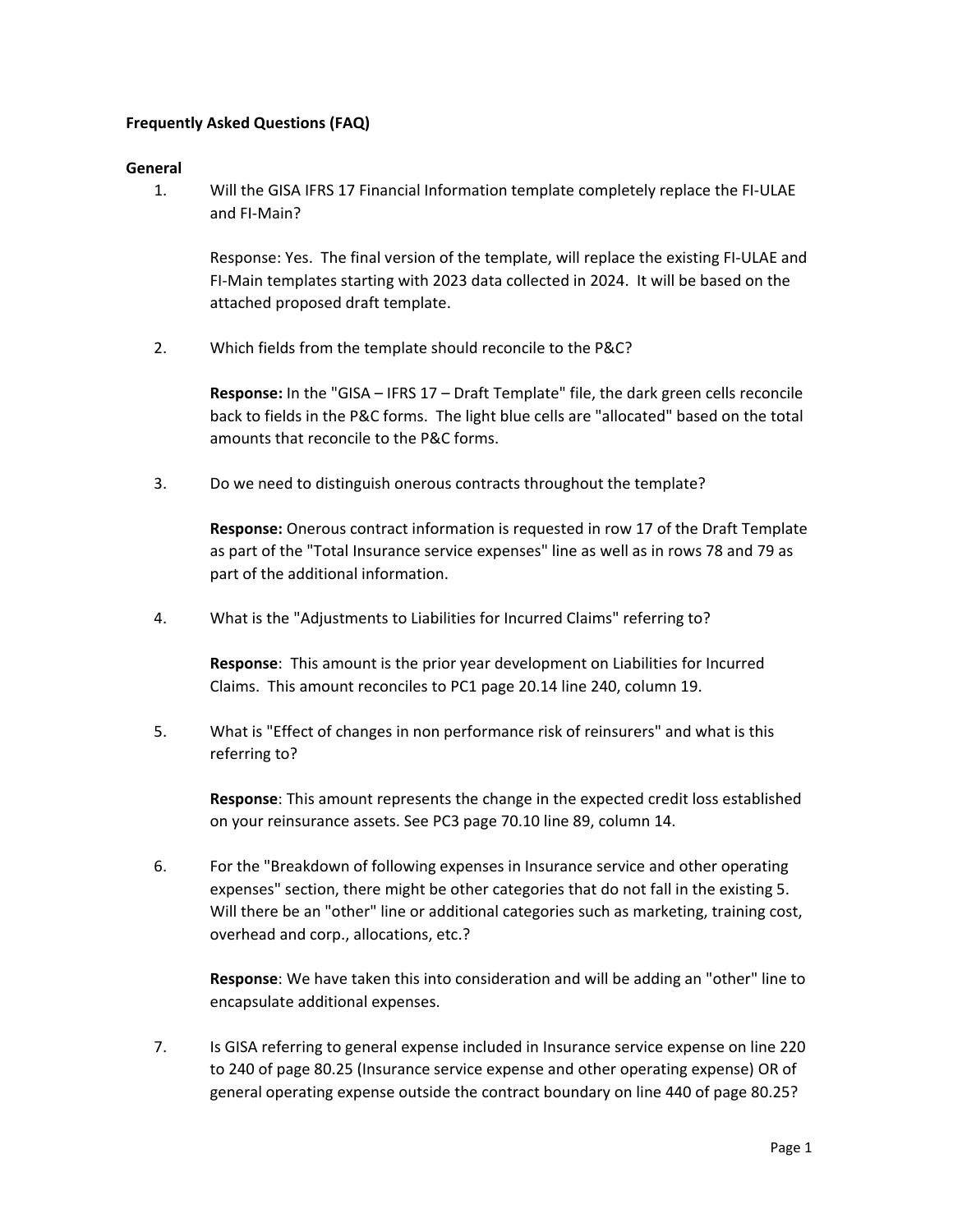**Response**: This is the PPA portion of the general operating expenses outside the contract boundary on line 440 of page 80.25.

#### **Run-off section - Net liabilities for incurred claims**

1. Please provide a definition of net. Is the net referring to net of cashflows?

**Response**: With reference to the P&C return instructions for page 60.45: Net Liabilities for Incurred Claims reported should equal the sum of the amounts reported on page 20.14, line 799, columns 10, 12 and 16, less the sum of amounts reported on page 20.18, line 599, columns 10, 12 and 16.

2. Are the incurred amounts discounted or undiscounted and does it include the Risk Adjustment (RA)?

**Response**: The starting point (column D from the template), includes both discounting and RA. Discounting is removed in Column E, and RA is removed in column F, leaving the Ultimate in Column G on an undiscounted, non-risk adjusted basis. This is consistent with PC3 page 93.65.

3. The template appears to show the current financial year and previous year. Is the expectation that we can provide each year by accident year in the template or is it a current financial year and then all prior years?

**Response:** Run-off will be reported the same way as it currently stands and will only be required for Ontario writers. It is reported based on financial year, but should include all accident years. We understand 2023 result reporting will include 2023 and 2022 & prior under IFRS 17, which will increase by one additional financial year, until we meet the maximum of 5 years.

4. Are we keeping only 2 years, or is the intention to build it out where 2024 will have 3 groupings (2024, 2023, 2022 & prior), and build out to 5 years over time?

**Response:** Refer to the response to question 3 above.

#### **Additional Information Section**

1. "Losses on Onerous insurance contracts net Total", is this net of reinsurance?

**Response**: This total reconciles to page 60.80, which is the loss component as reported on page 20.14 line 230, column 19, net of the loss recovery component as reported on page 20.18 line 140, column 19.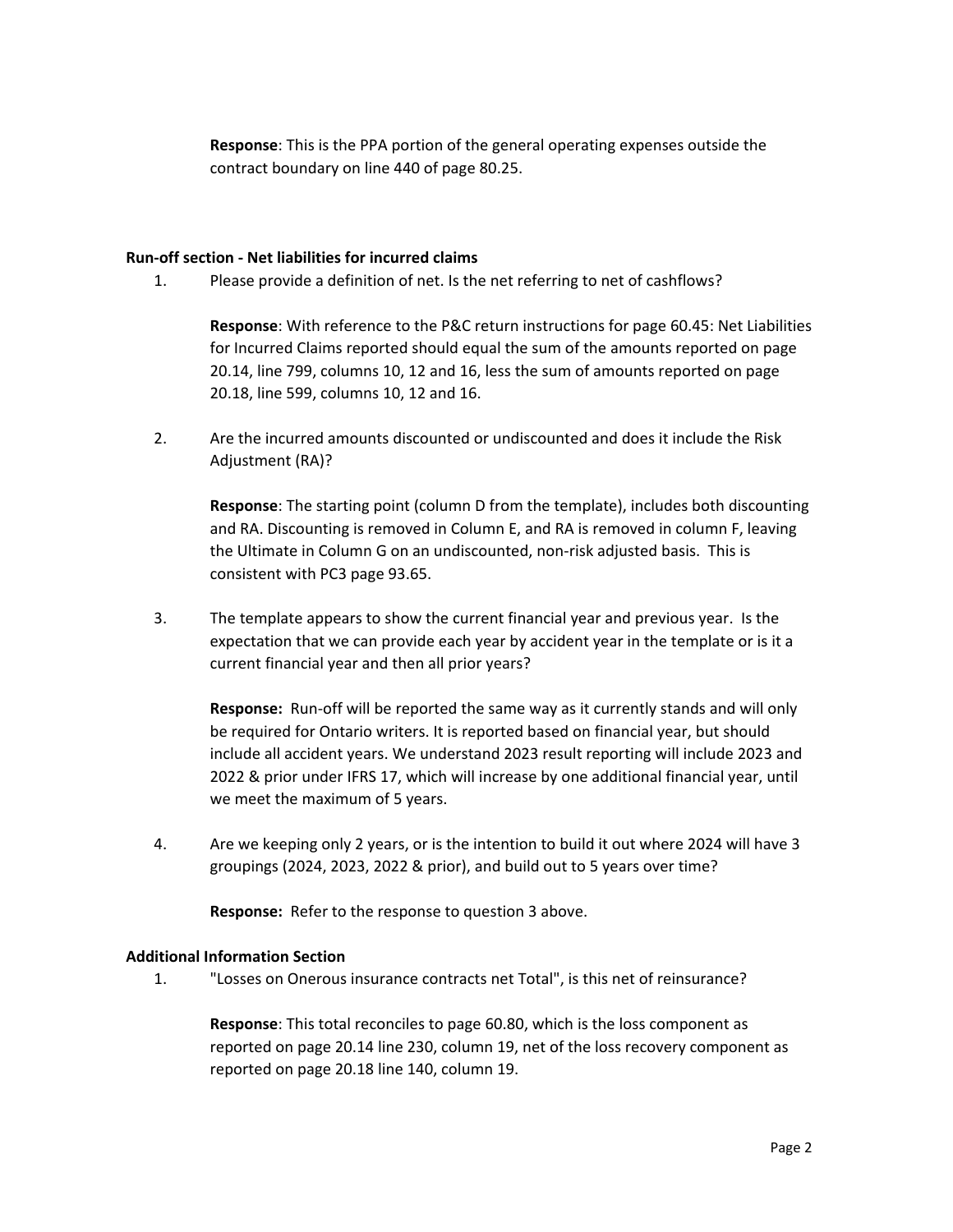2. Can you please clarify whether reinsurance recoveries for onerous contracts that are subject to reinsurance are to be included in "Net expenses from reinsurance contracts held"? It does not appear to belong in any of the existing line items.

**Response**: Yes, the loss recovery component would be included in the "Amounts recoverable from reinsurers for incurred claims" section.

3. "New Loss Component Total" does not show the calculation; what is included in the total?

**Response**: This amount represents any new loss component established on onerous contracts recognized in the period and any reversal of any previously recognized loss component. Refer to PC1 page 20.14 line 230, column 06.

4. Can you please define "Agency (Excluding Commission)"?

**Response**: Per 80.25 line 050, "Agency (Excluding Commission)" includes: payments for agents' licences and signs; expense of training agents; cost of promotional material, souvenirs, etc., in agent's name only; expense of seminars, conventions and meetings for agents; allowances, reimbursements and payments for expenses to agents, brokers and producers other than company personnel and not computed as a percentage of premiums.

5. How should items like investment income and income taxes by province be allocated?

**Response**: Companies should have their own allocation method, whether it is based on capital investment assets, premium, etc. Companies are required to disclose the allocation method they have used.

6. Is "Insurance Service and other Operating expenses attributed to General Operating expenses only" intended to capture those expenses which are not considered to be directly attributable to the insurance contract (fulfillment cash flows)?

**Response**: This should be consistent with what is reported in the P&C return. Companies should consult with their auditor and/or accountant regarding how it should be classified.

7. Is the breakdown between the "Effect of Discounting" and "Effect of Risk Adjustment for non-financial risk" by province necessary as this information is not required by OSFI by accident year?

**Response**: This will be no difference from what we have currently in place. Provincial breakdown will still be required regardless of what is submitted to the company's prudential regulator.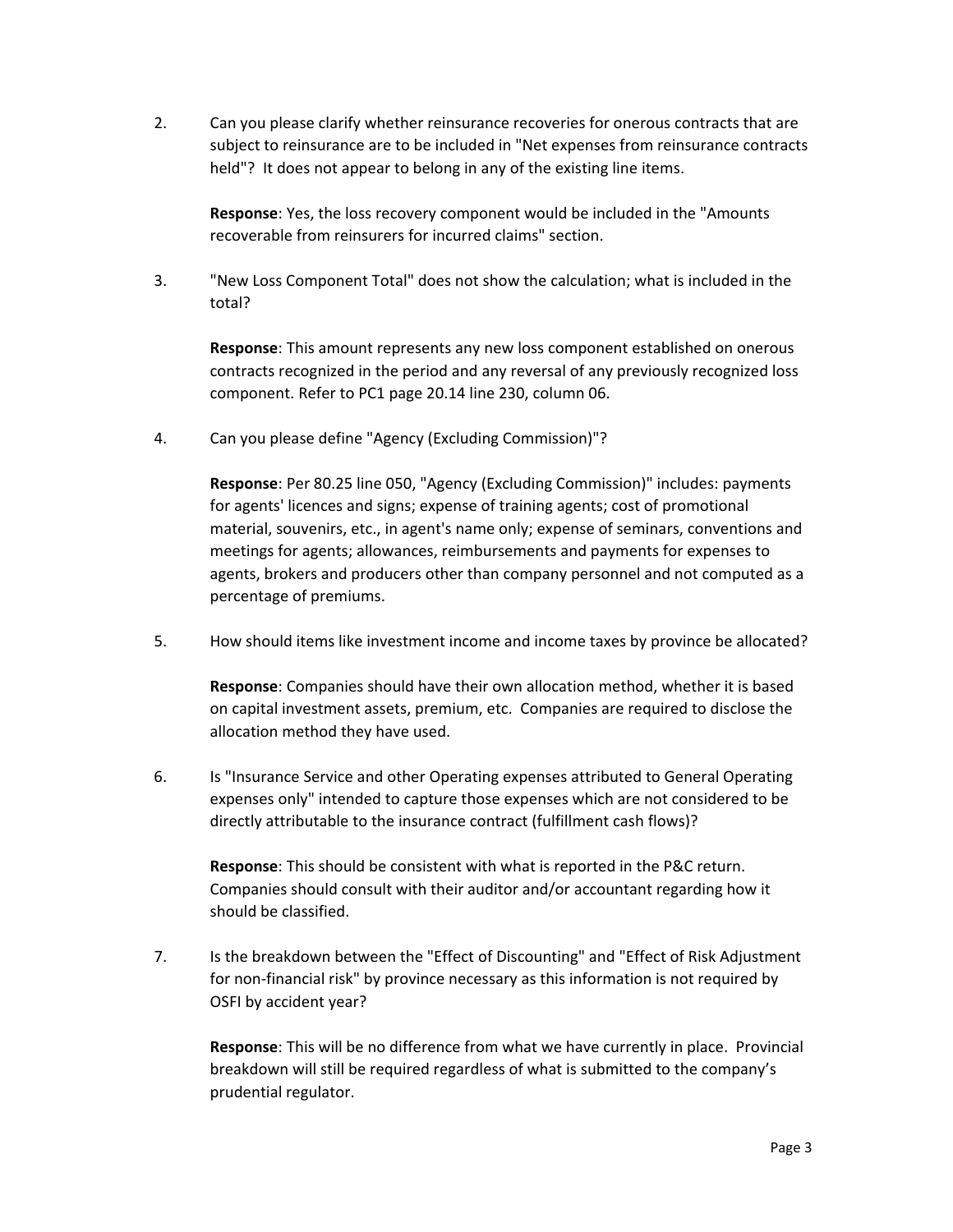8. Is "Insurance service and other operating expenses attributed to General Operating Expenses only" meant to be insurance services expenses that were historically classified as operating expenses under IFRS 4?

**Response**: Companies should consult with their auditor and/or accountant regarding how it should be classified.

9. Is "Effect of RA" expected to match Page 60.45 Line 220? Depending on the answer for Effect of Discounting, there could be a potential mismatch.

**Response**: We would not expect the two to match since the information requested in the GISA template is specific to PPA and is net of FARM. It is likely that the total would be impacted similarly.

## **ULAE Replacement**

1. Does the ULAE portion of the "Undiscounted liabilities for incurred claims" need to be reported?

**Response**: Yes. This amount reconciles to PC3 93.65 line 310, column 30.

2. Are amounts on a direct or net basis?

**Response**: ULAE is associated with assumed business and would not include any offsets from reinsurance. Refer to page 93.65

3. Does this include health levies?

**Response**: There are no specific definitions included in the OSFI instructions on these amounts. There is mixed practice on whether health levies are included as part of claim amounts or operating expenses.

4. Do the incurred amounts include ULAE, IBNR and Case Reserves? For example, does line 93 include line 94?

**Response**: Line 93 is the incurred amount while line 94 is the cash paid consistent with the IFRS 17 liability rollforward. The incurred amount will include the cash paid (i.e. Ending liability less opening liability plus cash paid is equal to incurred).

5. Is the rollforward calculation based on paid losses? What elements are considered paid losses? Can claims related expenses include some general expenses?